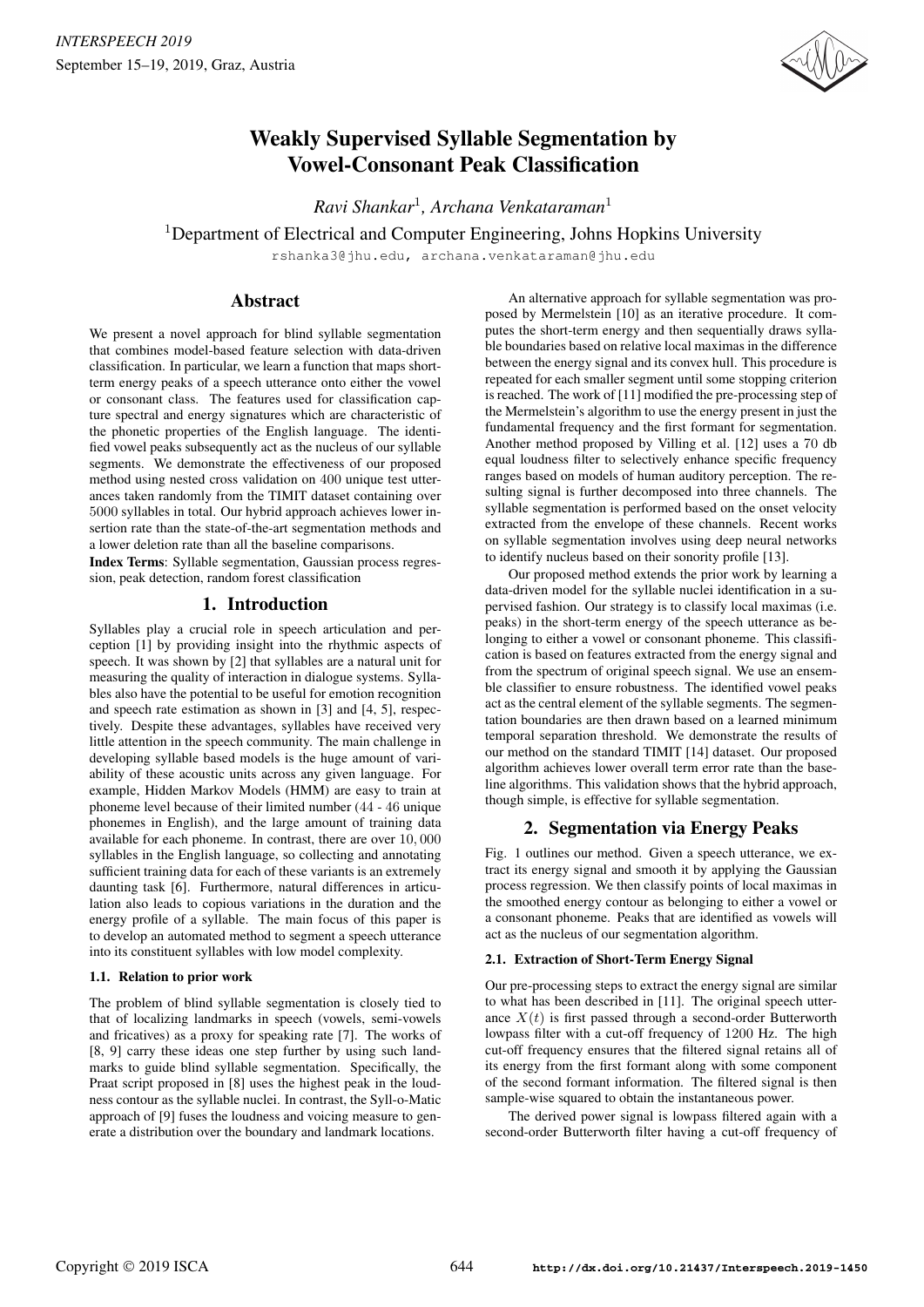

Figure 1: *Flow-chart of proposed segmentation algorithm.*  $X(t)$  *is the input speech utterance,*  $\hat{Y}(t)$  *is the energy contour and*  $Y(t)$ *denotes the smoothed energy contour. Time stamps*  $\{t_1, t_2, ..., t_n\}$  *represents the local maximas in the signal*  $Y(t)$  *while*  $\{p_1, p_2, ..., p_k\}$ are just the vowel peaks obtained from classification. Variables  $\{(s_1, s_2), (s_2, s_3), ...\}$  are the derived syllable segments.

15 Hz. This choice accounts for the perception model for speech, which is dominated by the smoothly varying envelope of the signal [15]. The final curve  $\hat{Y}(t)$  is denoted as the shortterm energy signal (i.e, loudness function) described in [10].

#### 2.2. Smoothing and Peak Detection

The loudness function  $\hat{Y}(t)$  exhibits noisy ripples, which severely confound our peak detection. This problem is addressed by estimating a smooth envelope of the energy signal using Gaussian process regression [16]. Given a set of  $N$  sampled time points  $T_N = \{t_1, t_2, \ldots, t_N\}$  and target function values  $Y_N = \{y_1, y_2, \ldots, y_N\}$ , we can compute the posterior distribution of the smooth envelope  $f(\cdot)$  at new time points t' according to the rule of conditional probability:

$$
P(f(t')|T_N, Y_N, t') = \frac{P(f(t'), Y_N|T_N, t')}{P(Y_N|T_N)} \tag{1}
$$

The term in the denominator is the partitition function:

$$
P(Y_N|T_N) = \int P(Y_N|T_N, f(\cdot)) P(f(\cdot)) df \qquad (2)
$$

where  $f(t)$  is a random process with mean zero and covariance function  $K(t, t')$  i.e.  $f(t) \sim N(0, K(t, t'))$ . We use a radial basis function (RBF) to model local similarities in the speech:

$$
K(t, t') = \alpha \exp \frac{-||t - t'||^2}{2\tau^2}
$$
 (3)

Here, the parameters  $\alpha$  and  $\tau$  control the kernel amplitude and smoothing scale, respectively. They are learned by minimizing the negative log likelihood of  $Y_N$  with respect to  $\alpha$  and  $\tau$ :

$$
\log (P(Y_N|T_N)) = \frac{-1}{2} \log |\mathbf{K} + \sigma^2 I|
$$

$$
- \frac{1}{2} Y_N^T (\mathbf{K} + \sigma^2 I)^{-1} Y_N - \frac{N}{2} \log(2\pi) \quad (4)
$$

where, **K** is now an  $N \times N$  Gram matrix computed between the finite observations. Fig. 2 shows the result obtained by applying Gaussian process regression on a noisy energy signal.

Notice that there is a trade-off between smoothing the energy curve and preserving the vowel peaks. As the degree of smoothness is increased, the number of spurious peaks decrease, but we are more likely to lose some less prominent intensity peaks. Empirically, we find that uniformly sampling the energy signal at anywhere between 60-66 Hz, which corresponds to roughly 200 points per 2-3 sec utterance, leads to a good balance between vowel miss rate and smoothness.

Finally, we use a first order difference to identify local maximas, i.e., peaks in the smoothed energy contour  $Y(t)$ .



Figure 2: *Illustration of Gaussian Process smoothing. The blue curve is the smooth approximation of the original (red) noisy signal. It also retains the trend present in original signal.*

#### 2.3. Features Extraction

We derive four classes of hypothesis-driven features for the vowel/consonant classification. These features are:

Peak Intensity: Since voiced sounds require a significant vibration of the vocal cords, we expect vowel phonemes to have higher energy than most consonants. Hence, we select the intensity of each local maxima in the short-term energy signal.

Slope of Local Maxima: Vowel peaks typically have a more gradual onset and decay than harsh consonants such as /p/, /k/ and /t/. We calculate the time for the signal to decay from the peak value to half this maximum as a proxy for its slope. It helps to discriminate between vowels and plosives.

Number of Local Maximas in a Small Window: Diphthongs such as /ou/ and /ow/ generate multiple energy peaks that are closely spaced to each other with approximately the same intensity. Hence, we use number of local maximas in a small window of 160 ms centered at a given peak as our third feature.

Energy Features: In addition to the peak features, spectral features in the original signal are particularly important for disambiguating nasals  $(\text{m}, \text{m})$  and liquid consonants  $(\text{m}, \text{m})$ , which have a very similar intensity profile to vowels. We extract the following spectral attributes to improve detection accuracy:

- Energy in the  $100 200$  Hz band
- Energy in the 200 400 Hz band
- Energy in the 400 600 Hz band
- Energy in the  $0 600$  Hz band

Finally, the energy in the 20 Mel frequency bands is also used to improve the consonant detection performance. In total, we have 27 features to train our vowel/consonant peak classifier.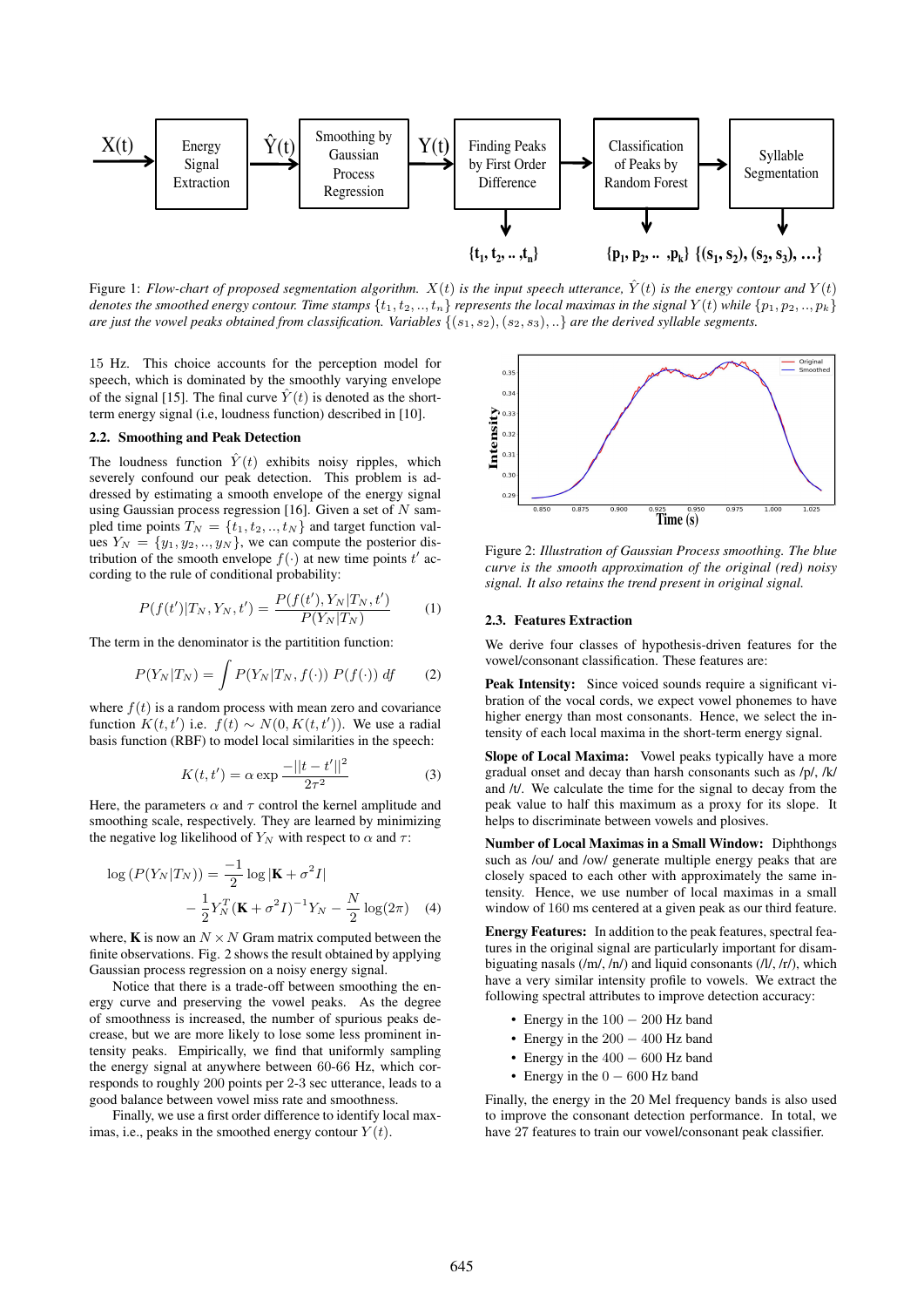## 2.4. Peak Classification

The peak labels for each training utterance are generated via the Penn forced alignment package [17]. It takes a speech file and its transcription as an input and returns the time intervals of each phoneme in the utterance. Peaks in the energy signal that are located in the vowel phoneme intervals are then labeled as vowel peaks and likewise for consonant peaks.

Random forest is an ensemble classifier that fits multiple decision trees on the same data by bootstrapping [18]. Each decision tree in the ensemble is trained on a random subset of utterances from the training set. During testing, each decision tree independently predicts the class for the test sample, and a majority voting scheme is used to assign the final label. The decision tree itself is like a flow-chart, where each non-leaf node denotes a query on a single feature, the corresponding branch represents the outcome of that query, and each leaf node specifies a class label. We used Gini Impurity [19] as the feature selection criterion at each node. We also restrict the maximum depth of each tree to seven and the number of trees to 50 for good generalization. We did not find any performance gain by moving from a random forest to a neural network architecture.

#### 2.5. Syllable Segmentation

The inputs  $y(t)$ ,  $\{p_1, p_2, ..., p_k\}$  and  $\theta$  correspond to the smoothed energy contour, the temporal location of vowel peaks obtained from the random forest classifier, and the minimum separation threshold, respectively. At each vowel peak  $p \in \{p_1, p_2, ..., p_k\}$ , we make a decision whether or not to draw a syllable boundary based on its distance from the last boundary location. If the difference is greater than the threshold ( $\theta = 150$  ms, in our study) then we identify the lowest minima near the midpoint of next vowel peak and the current one. This point becomes our next syllable boundary. Further, we constrain that the end point of the speech utterance is the last syllable boundary segment regardless of separation threshold.

### 3. Experiments and Results

#### 3.1. Evaluation Dataset

We evaluate our algorithm on the 2300 utterances from TIMIT corpus. We use 1700 utterances to train our random forest classifier. The forced alignment is used to generate vowel/consonant labels for the training data. The remaining 500 utterances are syllabified using rule based syllabifier,  $tsylb$  [20] to create ground truth segments for testing. Tsylb is a standard package used for ground truth evaluation in recent syllable segmentation work [13]. Of these 500 utterances, we use 100 as our validation set to learn the model parameters for both our method and each of the baselines. The final 400 utterances are used for the primary evaluation across all algorithms.

#### 3.2. Baseline Methods

We compare our peak based segmentation algorithm with two different types of blind segmentation procedures. The first class performs a direct syllable segmentation based on the envelope of a filtered version of the speech utterance. Here, we have implemented the Mermelstein [10] and Villing et al. [12] algorithms, which are the current state-of-the-art. The second class identifies landmarks in the energy profile as the basis for segmentation [8, 9]. In particular, we have implemented the Syllo-Matic [9] and the Praat script [8] methods described in prior work. Since the Praat script method only returns the syllable

Table 1: *Performance of syllable segmentation. Comparison with envelope based (top) and landmark based (bottom).*

| Algorithm             | <b>Insert</b> | <b>Delete</b> | TER   | Overlap |  |
|-----------------------|---------------|---------------|-------|---------|--|
| <b>Envelope Based</b> |               |               |       |         |  |
| Mermelstein [10]      | 0.16          | 0.20          | 0.36  | 0.67    |  |
| Villing $[12]$        | 0.14          | 0.22.         | 0.36  | 0.66    |  |
| Proposed              | 0.11          | 0.19          | 0.30  | 0.69    |  |
| Landmark based        |               |               |       |         |  |
| Praat Script [8]      | 0.03          | 0.39          | 0.42. | 0.52    |  |
| Syll-o-matic [9]      | 0.07          | 0.30          | 0.37  | 0.60    |  |
| Proposed              | 0.11          | 0.19          | 0.30  | 0.69    |  |

Table 2: *Comparison of vowel peak detection performance.*

| Algorithm    | <b>True Detection</b> | False Alarm | AUC  |
|--------------|-----------------------|-------------|------|
| Praat Script | 0.522                 | 0.114       | 0.71 |
| Syll-o-matic | 0.496                 |             |      |
| Proposed     | 0.94                  | 0.30        | 0.82 |

nuclei, we implement our own boundary procedure to create the syllable segments for a direct comparison.

#### 3.3. Blind Syllable Segmentation Performance

The segments obtained by each algorithm are compared against their corresponding ground truth transcription. An overlap of greater than 50% with the ground truth is considered as a valid syllable segment. Fraction of insertion, deletion, and overlap are calculated according to [12] and are averaged over the entire test dataset. Table 1 summarizes and compares the performance of baseline methods with our proposed algorithm.

Our proposed method has lower error rates and higher overlap than both envelope based methods. This gain in the performance can be attributed to our carefully selected features that differentiate between vowels and high-intensity consonants. In contrast, the envelope based methods consider just the intensity profile and are frequently confounded by nasal (/n/) and liquid consonants (/l/, /r/). Another advantage of our method is the minimum separation threshold between the vowel nuclei. This constraint further eliminates spurious segments.

In comparison to landmark based approaches, our proposed method has substantially lower deletion and term error rates. In fact, as shown in Table 2, the landmark based approaches detect on average, only half of the vowel peaks in a given utterance. Said another way, landmark detection using just the loudness and sonority functions is no better than a coin flip. This lackluster performance is due to the overlapping distributions between the intensity of vowel and consonant phonemes. Once again, our careful feature specification helps us to disambiguate these classes. Moreover, the random forest can extract complex decision boundaries in the underlying feature space. When combined, our vowel peak detection rate is well over 90% with the Area Under Curve (AUC) score of over 80%. Hence, a combination of hypothesis driven feature selection and machine learning classification has the potential to outperform heuristic landmark detection. One thing to note is that the Syll-o-Matic landmarks confound the vowels, semi-vowels and fricatives, so we cannot compute the false alarm rate or AUC for this method.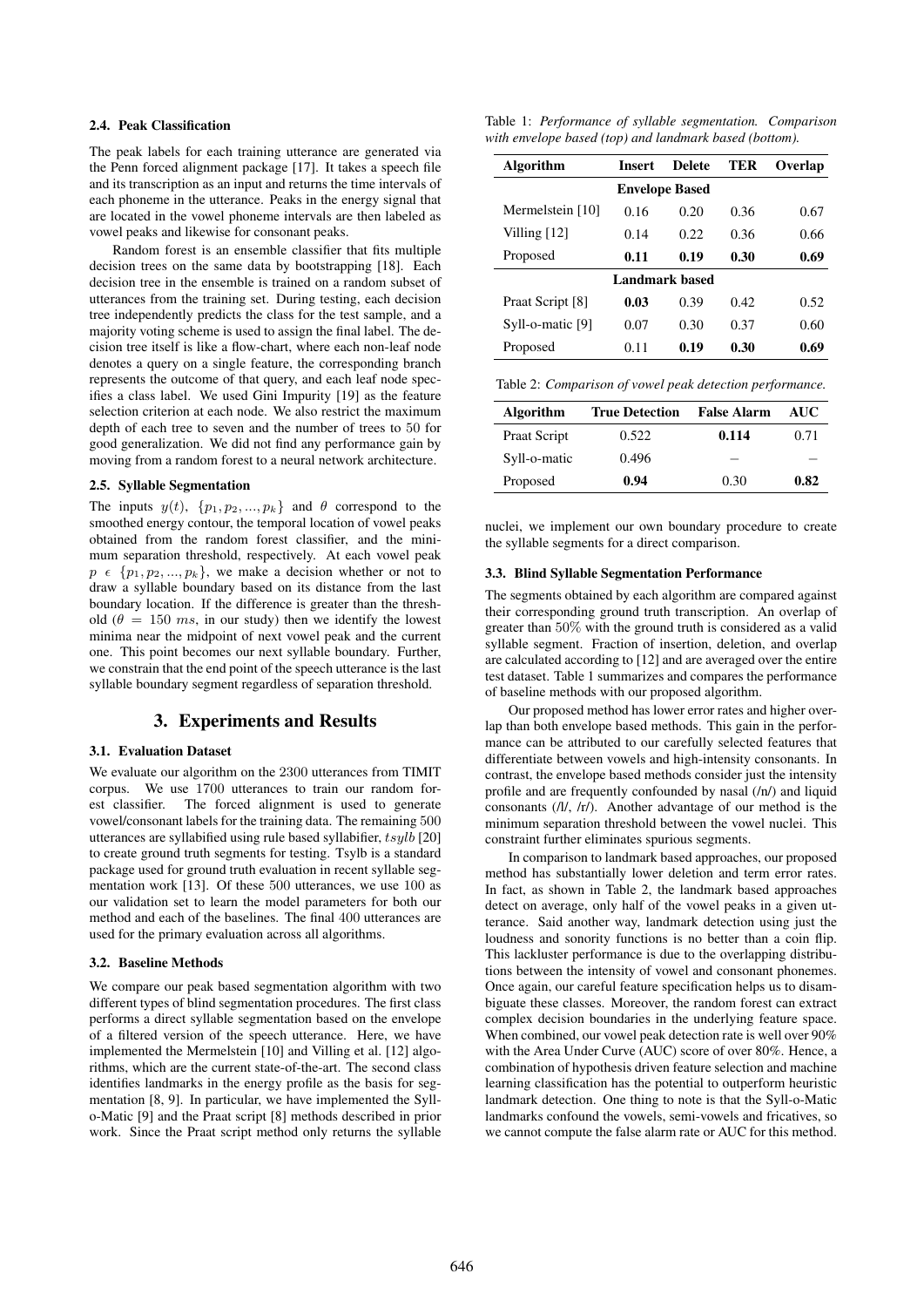

Figure 3: *Illustration of syllable boundaries obtained by Villing (top), Praat Script (middle) and proposed peak detection (bottom). The solid black lines denote the ground truth boundaries and the dotted lines are the segments obtained by the corresponding algorithm. Vowel peaks identified by random forest are marked by black circles in the bottom figure.*

Fig. 4 highlights the robustness of our peak detection approach. In particular, note that our method and the Mermelstein algorithm have noticeably higher median accuracy that the other three baselines. Furthermore, when compared to Mermelstein, our median accuracy is slightly better with a tighter interquartile range. Consequently, our hybrid learning strategy achieves consistent performance across a diverse set of testing utterances. A one sample t-test for each pair-wise difference (shown in Fig 4) results in p-values less than 0.05 which validates our claim.

Fig. 3 shows an example segmentation obtained by an envelope method (Villing), a landmark based approach (Praat script) and our proposed algorithm. Notice that, the Villing method creates many short syllable segments because it is sensitive to the onset characteristics in its estimated envelopes, and it does not impose a temporal separation constraint. For instance, the Villing method places a boundary right in the middle of the word suit, where the onset happens to be in the loudness contour. In contrast, the Praat script has the opposite problem; it misses a lot of the true boundary locations including the one between the words *suit* and in. This performance is to be ex-



Figure 4: *Bar plot of true detection across test utterances. The number on top of each bar plot shows the p-value obtained from two sample t-test with proposed algorithm.*

pected, given its poor syllable nuclei detection rate. Our approach recovers the boundary between these two words, since the vowel peaks have been classified correctly by the random forest; this example highlights the strength of our model-driven feature set. A final point to observe here is that all three of the methods miss the boundary located to the left of 1.5 second mark. This particular boundary is hard to detect because it does not lie at any local minima in the intensity contour. Moreover, the peak corresponding to the nuclei of the second syllable  $s-iy$ in the word  $qreasy$  (g-r-iy-s-iy) is very ambiguous. It stays flat for its entire duration. One possible explanation for this behavior is that the  $s - iy$  was not highly emphasized during its utterance. This scenario illustrates why syllable segmentation is a difficult problem in speech processing. Nonetheless, our proposed algorithm greatly outperforms both the state-of-theart envelope methods and other landmark-based approaches.

#### 4. Conclusion

We have developed a method to automatically segment syllables from continuous speech based on identifying vowel peaks in the short-term energy contour of a signal. The proposed algorithm iterates over vowel peaks identified from supervised learning task and selectively places a syllable boundary between them if separated by more than 150ms. This simple approach outperformed the existing algorithms for syllable segmentation on the dataset used for evaluation. Specifically, the segmentation performance improvement came from the careful feature selection that was made for disambiguation of vowel peaks from the consonants in the energy contour. It lead to significant improvements in all the performance metrics considered for syllable segmentation over the existing state-of-the-arts. In future, our algorithm can be implemented in a streaming fashion by processing intervals of the speech signal in batches.

#### 5. References

[1] S. Greenberg, "Speaking in shorthand - a syllable-centric perspective for understanding pronunciation variation," *Speech Communication*, vol. 29, no. 2, pp. 159–176, 1999.